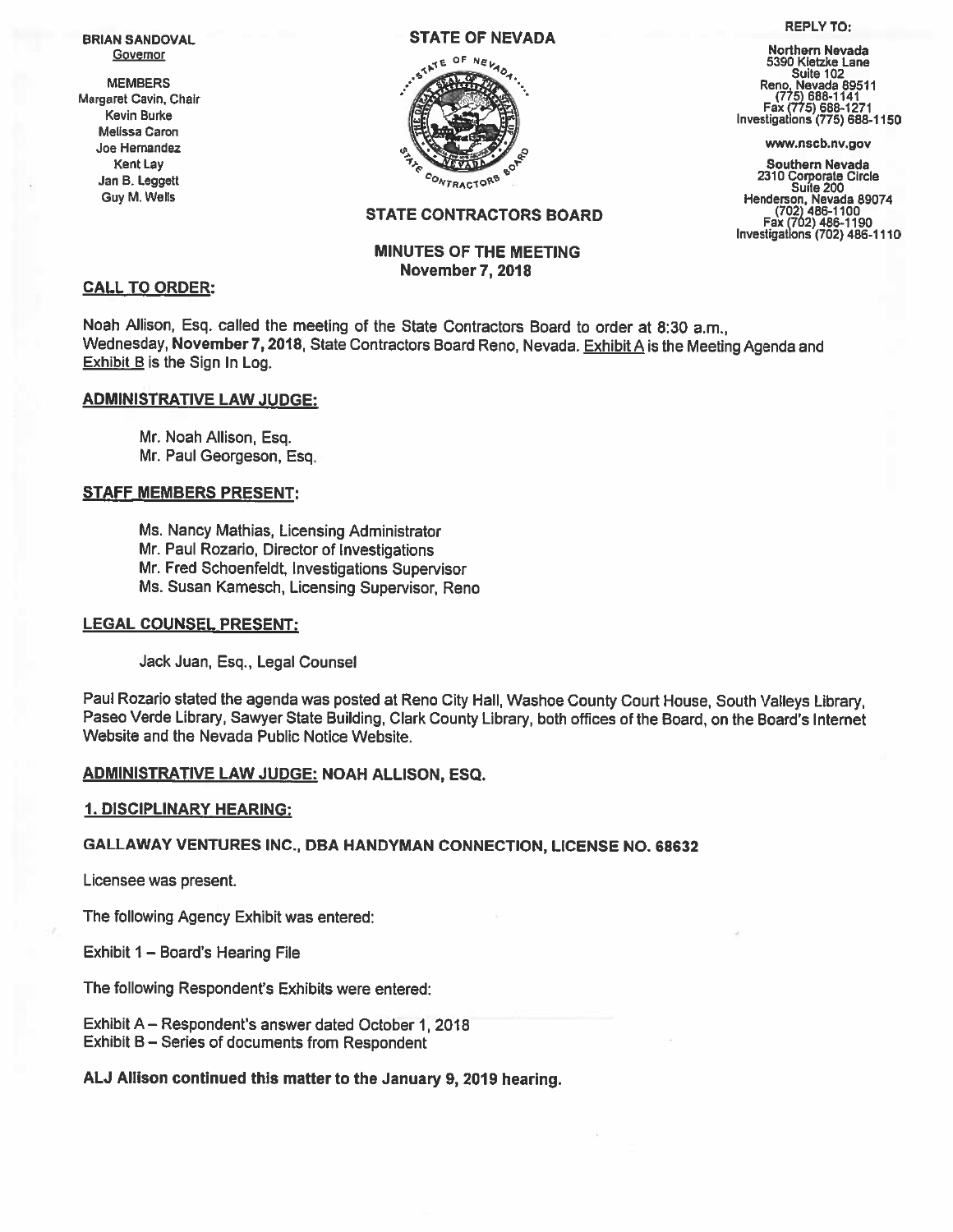# ADMINISTRATIVE LAW JUDGE: PAUL GEORGESON, ESQ.

## 2. DISCIPLINARY HEARING-DEFAULT HEARING:

#### SILVER & BLUE LANDSCAPE LLC, LICENSE NO. 80339

Licensee was not present.

The following Agency Exhibit was entered:

Exhibit  $1 -$  Board's Hearing File

ALJ Georgeson found the Respondent Silver & Blue Landscape LLC.,, license number 80339 in default<br>and adopted the Findings of Fact and Conclusions of Law as set forth in the Administrative complaint. Licensee was found guilty of NRS 624.301(1), abandonment without legal excuse of any construction<br>project or operation engaged in or undertaken by the licensee as a contractor; NRS 624.302 (5) failure or<br>refusal to respond in general; NRS 624.3013(5), by failing to include the monetary license limit on Respondent's contract, as required by NAC 624.640(5); NRS 624.3013(5) by failing to notify the owner of their rights related to the<br>recovery fund pursuant to NRS 624.520(1) and NRS 624.3013(3) by failing to establish financial. License number 80339 is revoked. Respondent was ordered to pay an administrative fine in the amount of<br>\$4,250.00 and assessed investigative costs in the amount of \$3,064.00.

#### 3. FINANCIAL RESPONSIBILITY HEARING:

# <sup>R</sup> <sup>E</sup> C SOLAR COMMERCIAL CORPORATIONS, LICENSE NO. 67061

Mr. Thomas, Financial Manager of <sup>R</sup> <sup>E</sup> <sup>C</sup> Solar Corporations was present and represented by counsel Mr. Cox, Esq.

The following Agency Exhibit was entered:

#### Exhibit 1 — Board's Hearing File

AU Georgeson continued this matter to January 9,2019, to allow Respondent additional time to provide <sup>a</sup> financial statement meeting the requirements of the Board. The limit shall be lowered if the financial statement does not support an unlimited monetary license limit. The continuation is conditional upon not<br>undertaking any new work until this matter is resolved. If the financial statement is received and support <sup>a</sup> monetary limit, the matter shall be vacated.

#### 4. FINANCIAL RESPONSIBILITY HEARING:

#### HIGH DESERT PAVING INC., License No. 82432

Licensee was present.

The following Agency Exhibit was entered:

Exhibit 1 — Board's Hearing File

AU Georgeson continued this matter to December 5, 2018, to allow Respondent additional time to provide <sup>a</sup> bank verification form. If received by November 30, 2018, the hearing will be vacated.